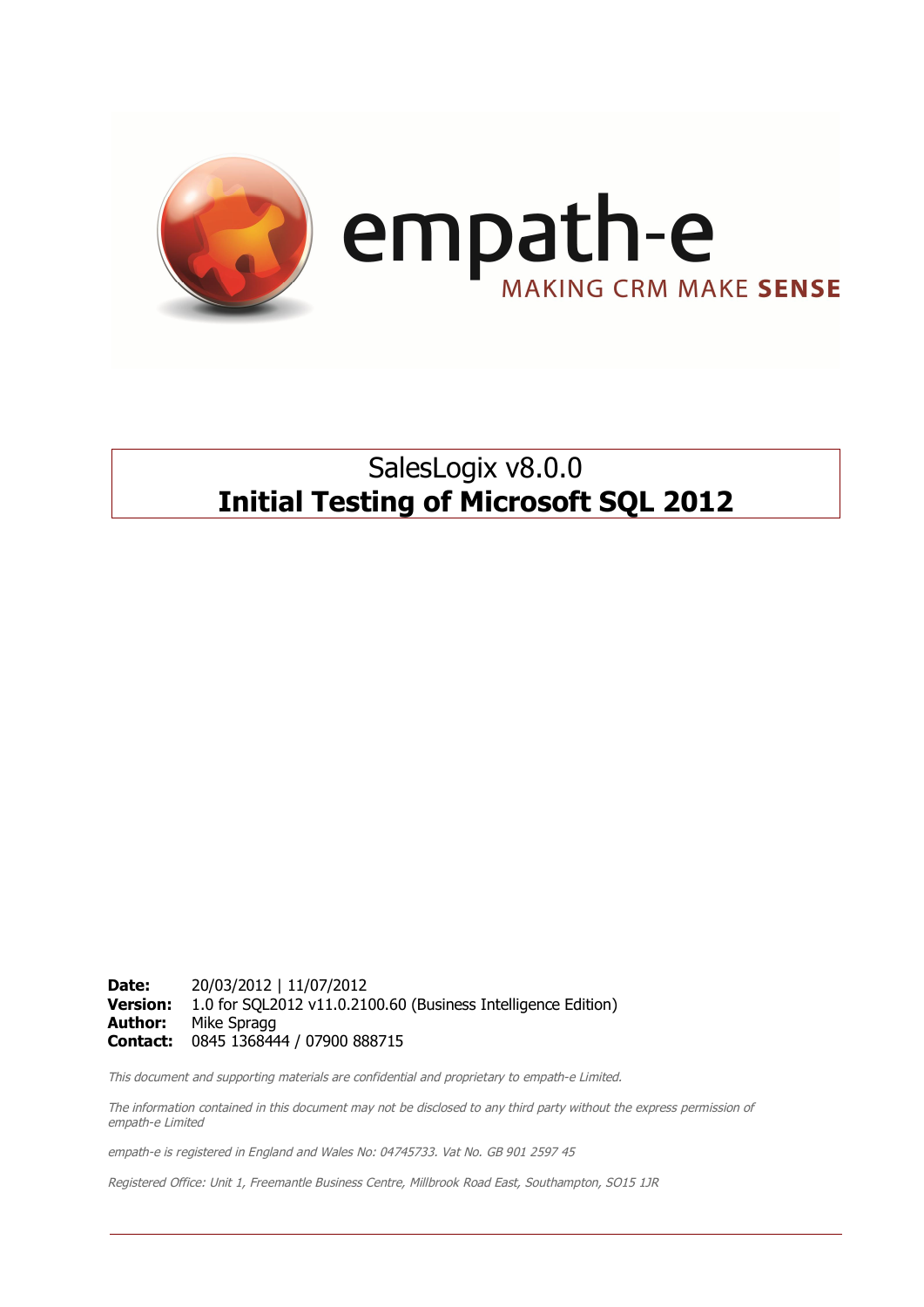# **CONTENTS**

| 1.0 |  |
|-----|--|
|     |  |
|     |  |
| 3.0 |  |
|     |  |
|     |  |
|     |  |
|     |  |
| 4.0 |  |
|     |  |
|     |  |
| 5.0 |  |

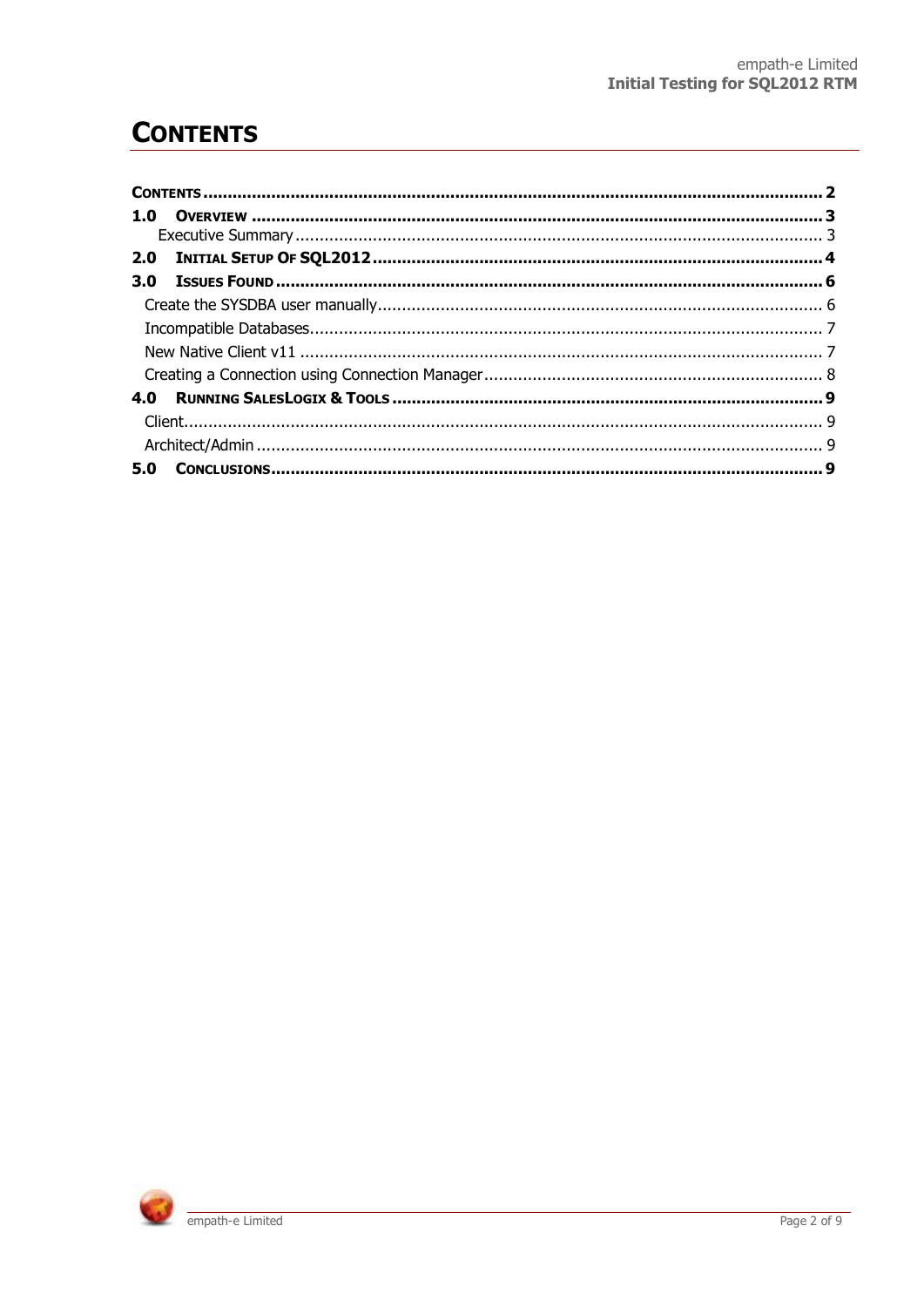# **1.0 OVERVIEW**

Microsoft SQL Server 2012 (v11.0.2100.60) was released in the US on  $7<sup>th</sup>$  March 2012 and in the UK on 8<sup>th</sup> March 2012. This document observes the installation and reports on how this new version interoperates with SalesLogix v7.5.4 (current shipping release) and v8.0.0 which is currently in Beta Testing.

More information on this version of SQL Server can be found here:

http://www.microsoft.com/sql

#### **Executive Summary**

**Update:** As of 11<sup>th</sup> July 2012 we have now heard, and tested, that SalesLogix v8.0 is certified for SQL Server 2012. You will now setup and use SalesLogix as you would for SQL2008R2 with no discernible differences. The remainder of this document describes the original issues found, but **none** of these issues now exist. Here's a quick sneak peak !



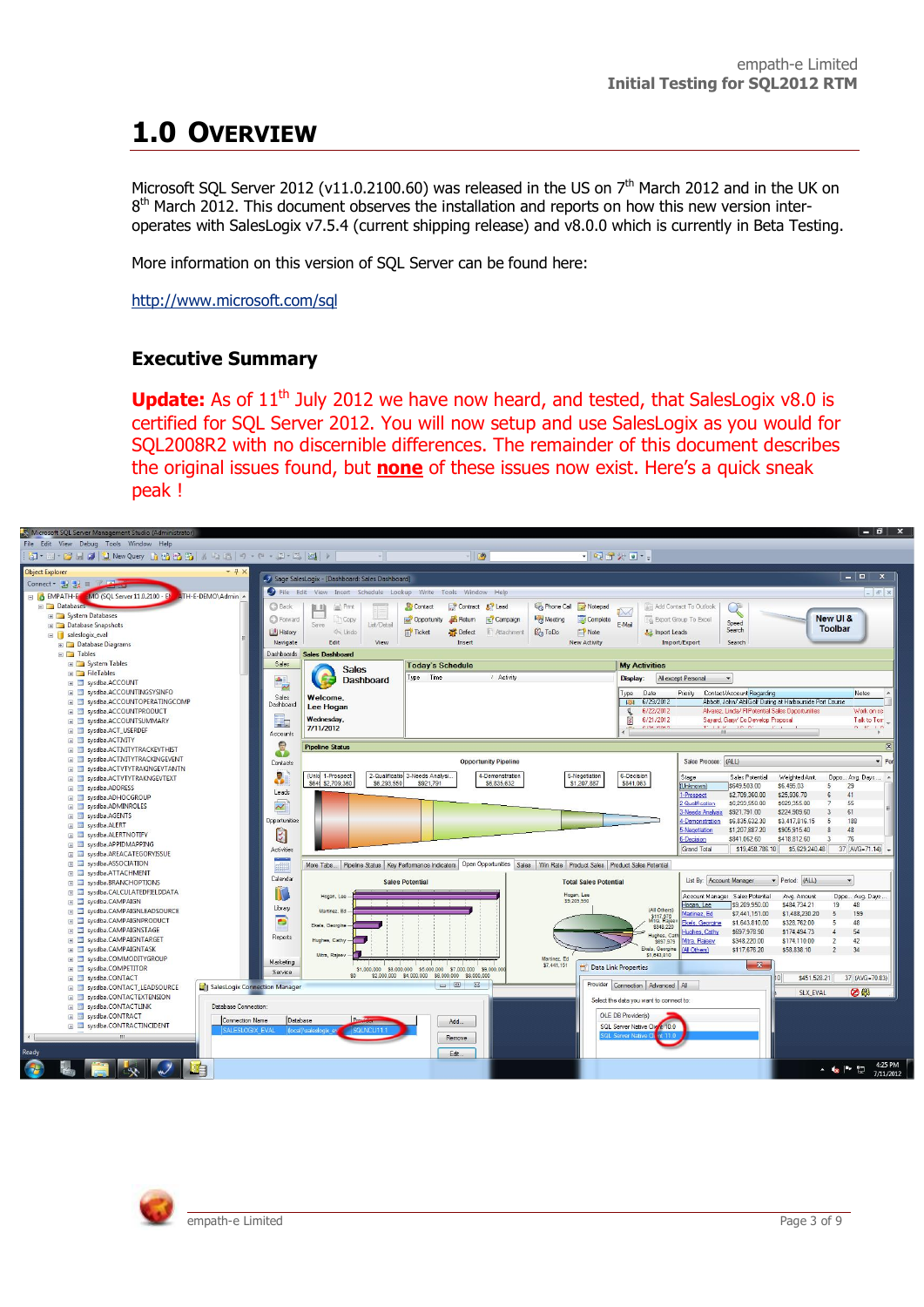# **2.0 INITIAL SETUP OF SQL2012**

Installing SQL2012 follows the usual pre-emptive installer. Simply follow the instructions and, when prompted, you can select the following minimum components:

| <b>Instance Features</b>           |                                                      |  |
|------------------------------------|------------------------------------------------------|--|
| Database Engine Services           |                                                      |  |
| SQL Server Replication             |                                                      |  |
|                                    | <b>Full-Text and Semantic Extractions for Search</b> |  |
| Data Quality Services              |                                                      |  |
| <b>Analysis Services</b>           |                                                      |  |
| <b>Reporting Services - Native</b> |                                                      |  |
| <b>Shared Features</b>             |                                                      |  |
| Reporting Services - SharePoint    |                                                      |  |
|                                    | Reporting Services Add-in for SharePoint Products    |  |
| V Data Quality Client              |                                                      |  |
| SQL Server Data Tools              |                                                      |  |
| V Client Tools Connectivity        |                                                      |  |
| <b>Integration Services</b>        |                                                      |  |
|                                    | Client Tools Backwards Compatibility                 |  |
| <b>Client Tools SDK</b>            |                                                      |  |
| <b>Documentation Components</b>    |                                                      |  |
| Management Tools - Basic           |                                                      |  |
|                                    | Management Tools - Complete                          |  |
| <b>SQL Client Connectivity SDK</b> |                                                      |  |
| <b>Master Data Services</b>        |                                                      |  |
| <b>Redistributable Features</b>    |                                                      |  |

If you have not already done so – you should ensure that you install the Microsoft .NET 3.5.1 feature within Microsoft Windows 2008R2:

| Operation completed. Passed: 1. Failed 1. Warning 0. Skipped 0. |        |
|-----------------------------------------------------------------|--------|
| Hide details $<<$                                               | Re-run |
| View detailed report                                            |        |
| Rule                                                            | Status |
| Prior Visual Studio 2010 instances requiring update.            | Passed |

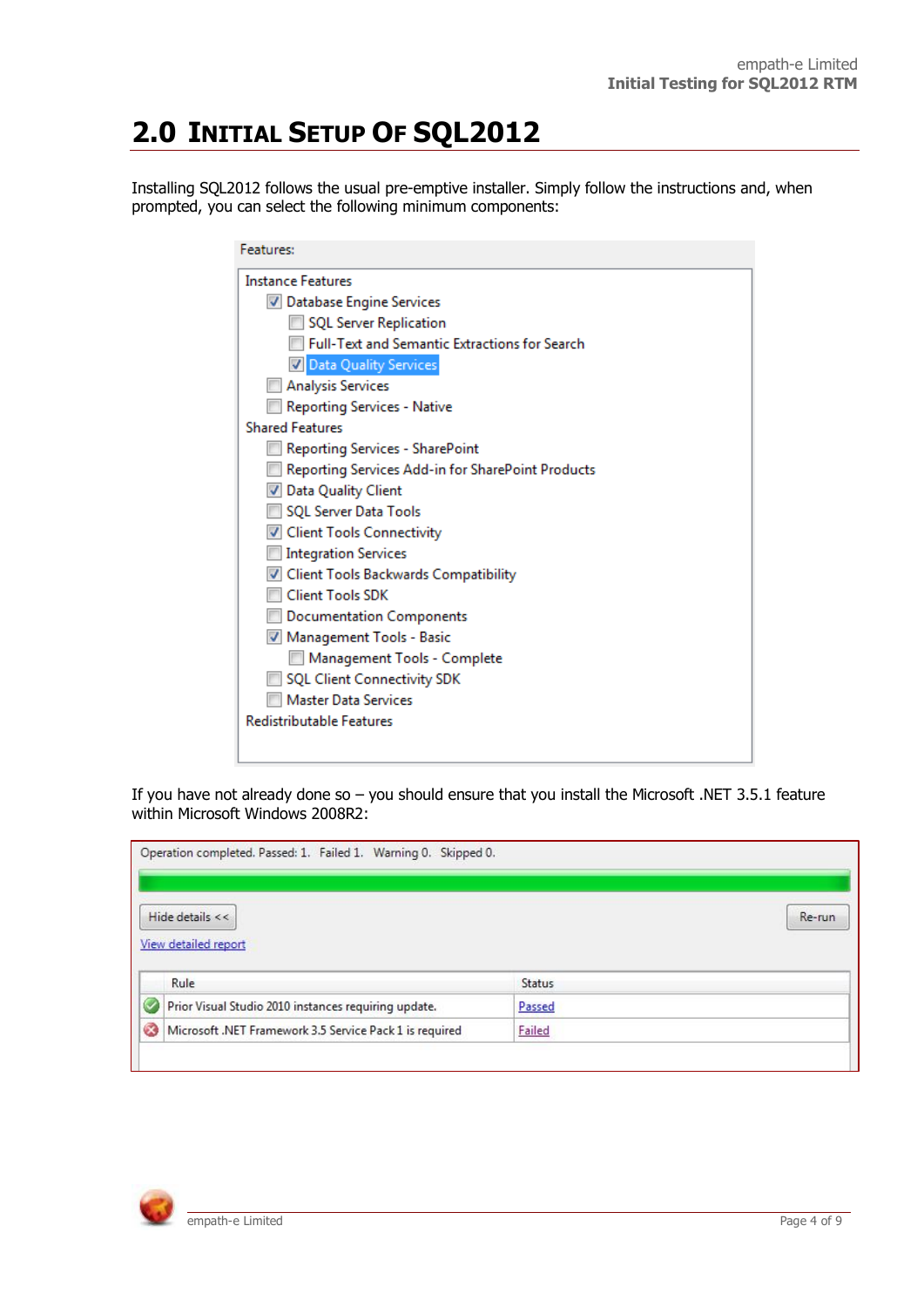| <b>Add Features Wizard</b>   |                                                                      |
|------------------------------|----------------------------------------------------------------------|
| <b>Installation Progress</b> |                                                                      |
| Features<br>Confirmation     | The following roles, role services, or features are being installed: |
| <b>Progress</b>              | .NET Framework 3.5.1 Features                                        |
| <b>Results</b>               |                                                                      |
|                              |                                                                      |

When prompted, it is important that you select Mixed Mode on the server configuration.

| <b>Database Engine Configuration</b>                                                                                                                                                                                                                                                                                                                                      |                                                                                                                                                                                                                                                                                                                                                                                                                                                                                   |  |  |                                                                                  |
|---------------------------------------------------------------------------------------------------------------------------------------------------------------------------------------------------------------------------------------------------------------------------------------------------------------------------------------------------------------------------|-----------------------------------------------------------------------------------------------------------------------------------------------------------------------------------------------------------------------------------------------------------------------------------------------------------------------------------------------------------------------------------------------------------------------------------------------------------------------------------|--|--|----------------------------------------------------------------------------------|
| Specify Database Engine authentication security mode, administrators and data directories.                                                                                                                                                                                                                                                                                |                                                                                                                                                                                                                                                                                                                                                                                                                                                                                   |  |  |                                                                                  |
| Setup Support Rules<br><b>Setup Role</b><br><b>Feature Selection</b><br><b>Installation Rules</b><br><b>Instance Configuration</b><br><b>Disk Space Requirements</b><br>Server Configuration<br><b>Database Engine Configuration</b><br><b>Error Reporting</b><br><b>Installation Configuration Rules</b><br>Ready to Install<br><b>Installation Progress</b><br>Complete | Server Configuration   Data Directories   FILESTREAM<br>Specify the authentication mode and administrators for the Database Engine.<br><b>Authentication Mode</b><br>Windows authentication mode<br>• Mixed Mode (SQL Server authentication and Windows authentication)<br>Specify the password for the SQL Server system administrator (sa) account.<br>Enter password:<br>Confirm password:<br>Specify SQL Server administrators<br>EMPATH-E-DEMO\Administrator (Administrator) |  |  | SOL Server administrators have<br>unrestricted access to the Database<br>Engine. |

The installation will then complete in the normal way and you will have a working SQL2012.

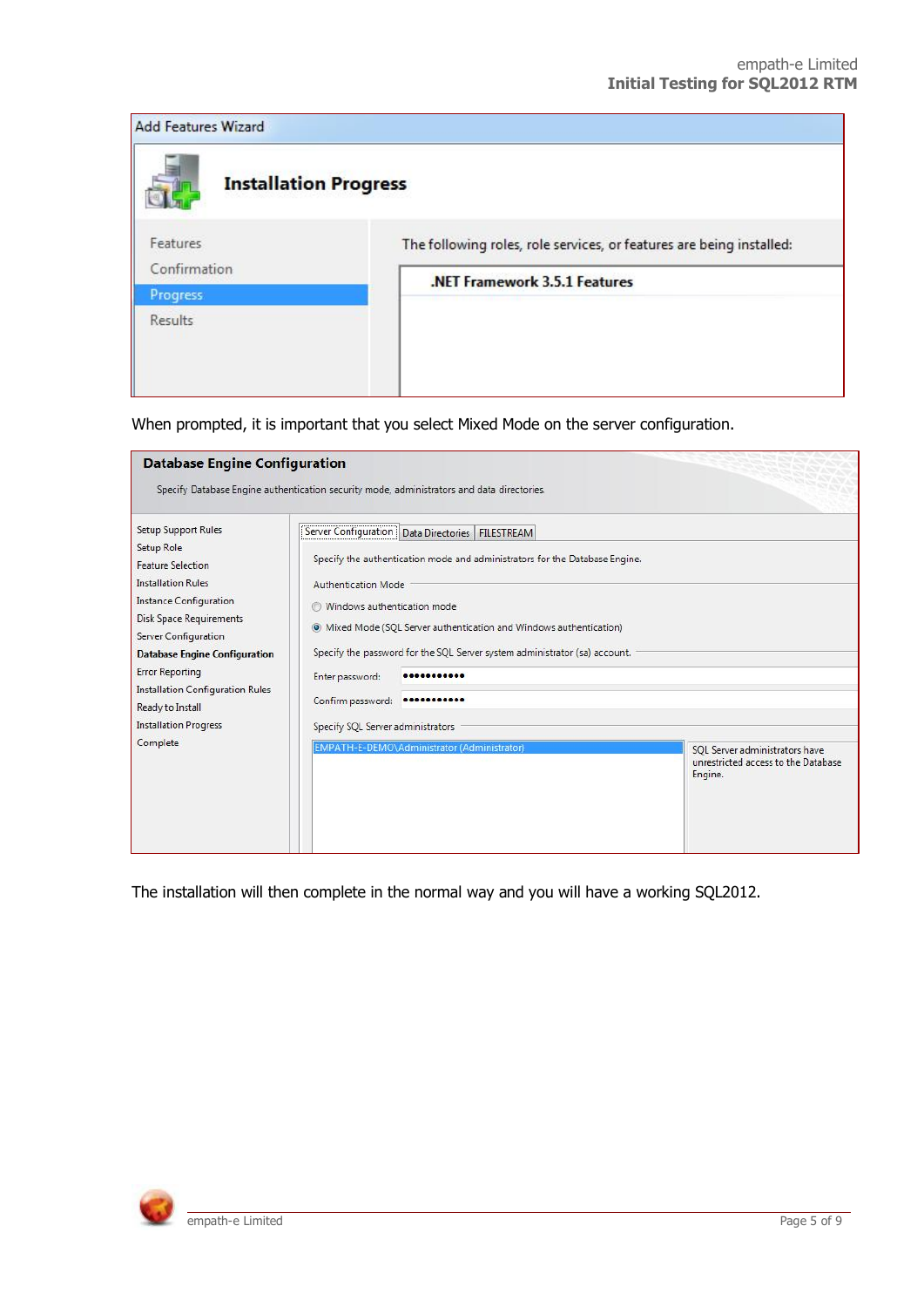### **3.0 ISSUES FOUND**

- 1) During the installation of SalesLogix you will be prompted to install the evaluation & blank databases. Do **not** select this option as it does not work and will fail.
- 2) When installing the SalesLogix Remote Client you will be forced to install SQL2008 Express Edition. You cannot cancel out of this and the installation will not proceed without it. Therefore, you are limited to using SQL2008 Express as the remote database.

#### **Create the SYSDBA user manually**

Under Security | Logins you will need to create the "sysdba" user. Ensure that you switch off the Enforced Security option.

| Select a page                                                                                                         | Script v B Help                                                               |        |  |
|-----------------------------------------------------------------------------------------------------------------------|-------------------------------------------------------------------------------|--------|--|
| General<br><b>A</b><br>Server Roles<br><b>A</b><br>User Mapping<br><b>A</b><br>Securables<br>$\mathbb{R}^2$<br>Status | Login name:<br>Windows authentication<br>SQL Server authentication<br>$\odot$ | sysdba |  |
|                                                                                                                       | Password:                                                                     |        |  |
|                                                                                                                       | Confirm password:                                                             |        |  |
|                                                                                                                       | Specify old password                                                          |        |  |
|                                                                                                                       | Old password:                                                                 |        |  |
|                                                                                                                       | Enforce password policy                                                       |        |  |
|                                                                                                                       | Enforce password expiration                                                   |        |  |
|                                                                                                                       | User must change password at next login                                       |        |  |
|                                                                                                                       | Mapped to certificate                                                         |        |  |
|                                                                                                                       | Mapped to asymmetric key                                                      |        |  |
| Connection                                                                                                            | Map to Credential                                                             |        |  |

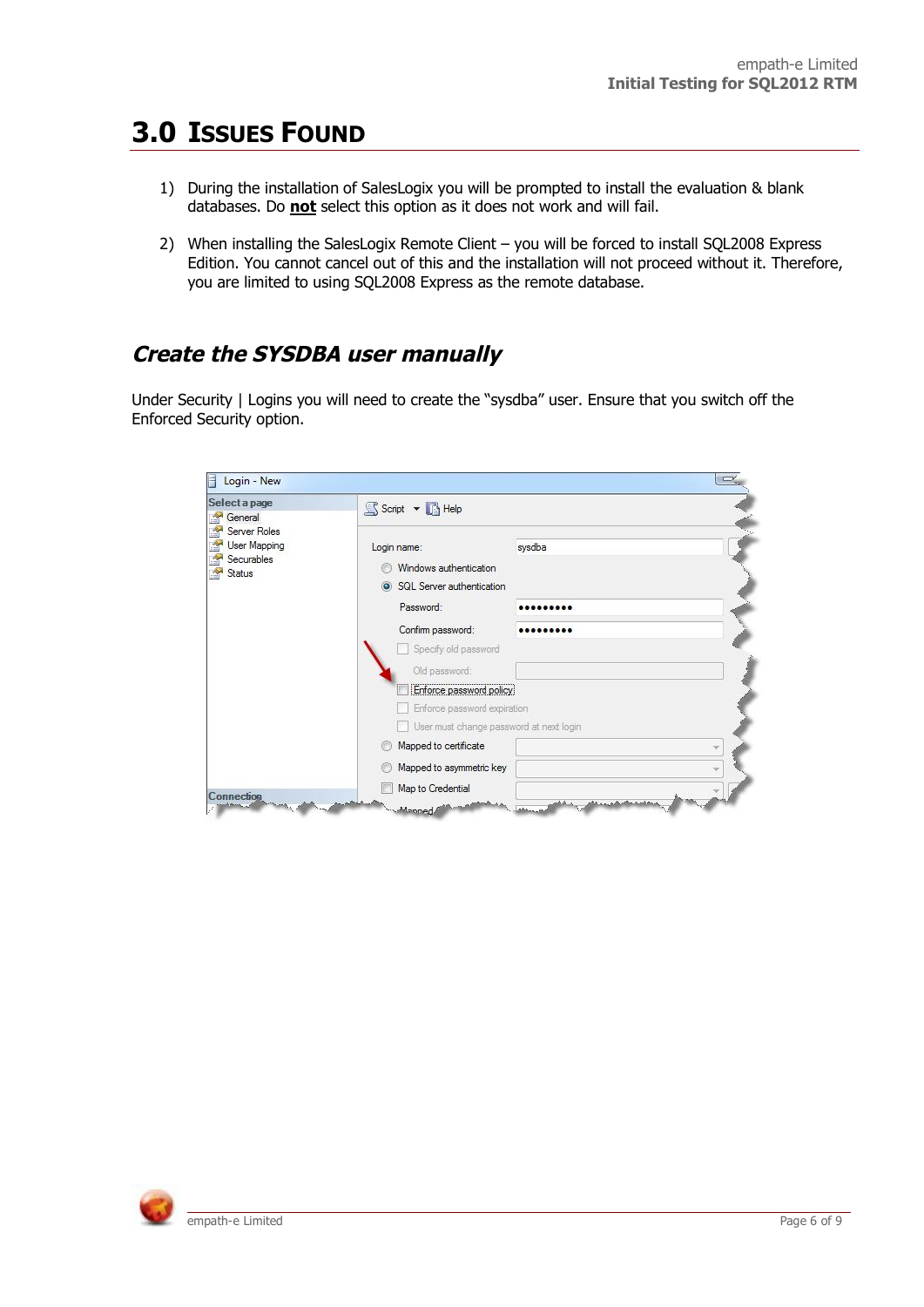#### **Incompatible Databases**

The distribution of the SalesLogix databases (saleslogix.mdf and saleslogix\_eval.mdf) are now too old to be installed (leading to the issue (1) above). When you attempt to attach them, you will receive the following message:



**Attempted Workaround:** We took this database to a SQL2008 installation and attached it there. We then upgraded the version to SQL 2008 and detached the database. You can then attach the database using the command above (sp\_attach\_single\_file\_db).

SQLQuery2.sql - EM...Administrator (52))\* X SQLQuery1.sql - EM...Administrator (53)) **EXEC** sp attach single file db @dbname = 'saleslogix eval', @physname = 'C:\SalesLogix\Database\SLX754\_SQL2012\_Eval.mdf' go sp change users login 'Update One', 'sysdba', 'sysdba' go

#### **New Native Client v11**

The installation of SQL2012 will install a new OLEDB Provider called "Native Client 11.0" – exclusively for SQL2012. However, the current Connection Manager will only look for Native Client 10 or earlier. This means that you cannot setup a connection to the database (the screen will "flash" and not allow you to setup a connection).

**Attempted Workaround:** We installed the earlier SQL2008R2 Provider ("Native Client 10.0") and pointed that at the server and this worked. Obviously, we are not aware of the long-term effects of doing this.

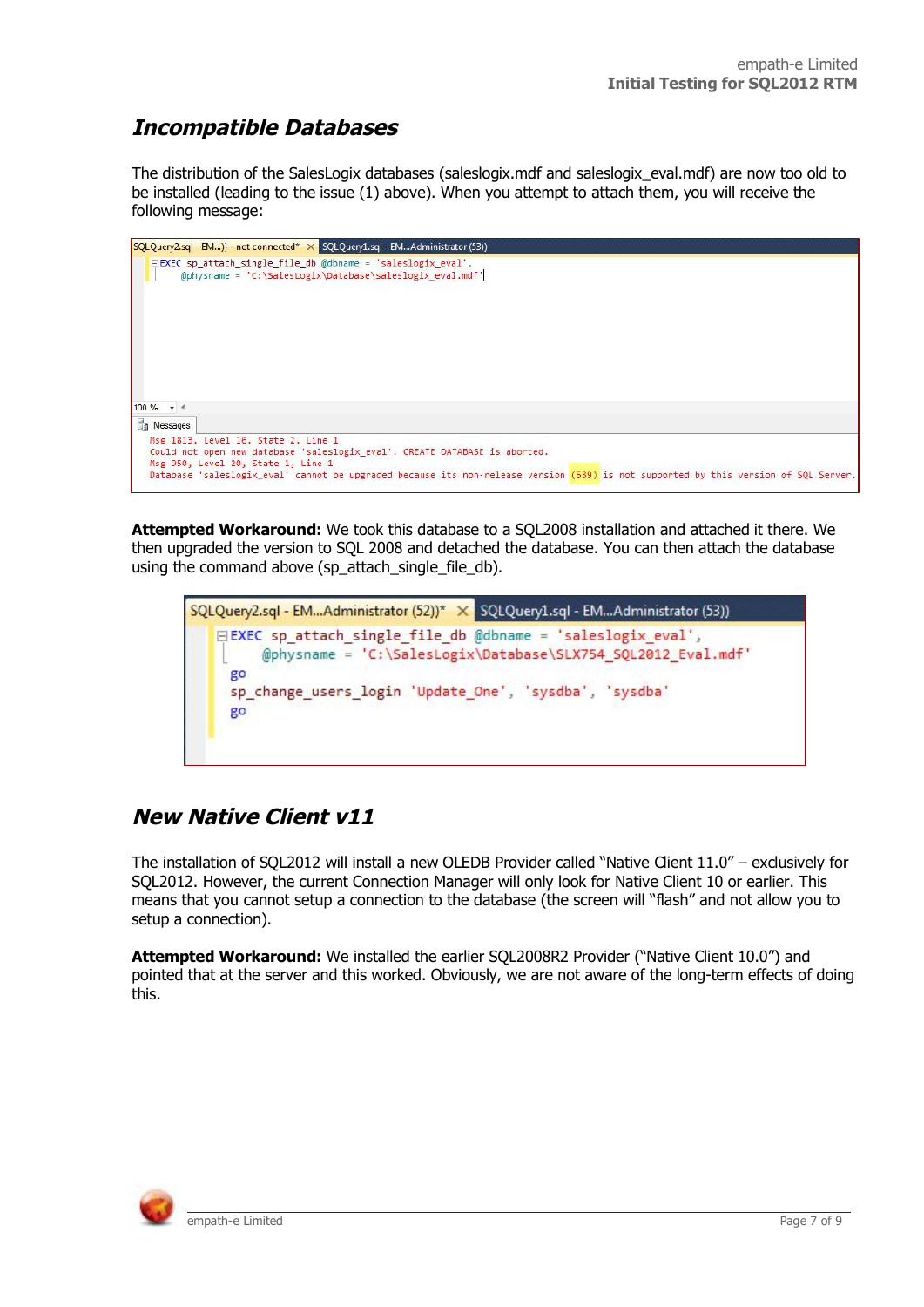#### **Creating a Connection using Connection Manager**

Add the connection as normal (using the Native Client 10.0 that will now appear). Point it to your server and ensure these options are selected:

| 1. Select or enter a server name:<br>Refresh                                                                                       |
|------------------------------------------------------------------------------------------------------------------------------------|
|                                                                                                                                    |
|                                                                                                                                    |
| O Use a specific user name and password:                                                                                           |
|                                                                                                                                    |
|                                                                                                                                    |
| V Allow saving password                                                                                                            |
| saleslogix eval                                                                                                                    |
| 2. Enter information to log on to the server:<br>Use Windows NT Integrated security:<br>Attach a database file as a database name: |

As with prior installations, starting with SQL2008 you will need to choose the **All Tab** and set the following. You **must** do this while setting up the connection.

| Property Description       |                               |
|----------------------------|-------------------------------|
| <b>Integrated Security</b> | <b>Press Reset Value - no</b> |
| Property Value             | response is given             |
|                            |                               |
| <b>Reset Value</b>         | Cancel<br>OK                  |

| <b>Property Description</b> |                       |
|-----------------------------|-----------------------|
| Persist Security Info       | <b>Change to True</b> |
| <b>Property Value</b>       |                       |
| True                        |                       |